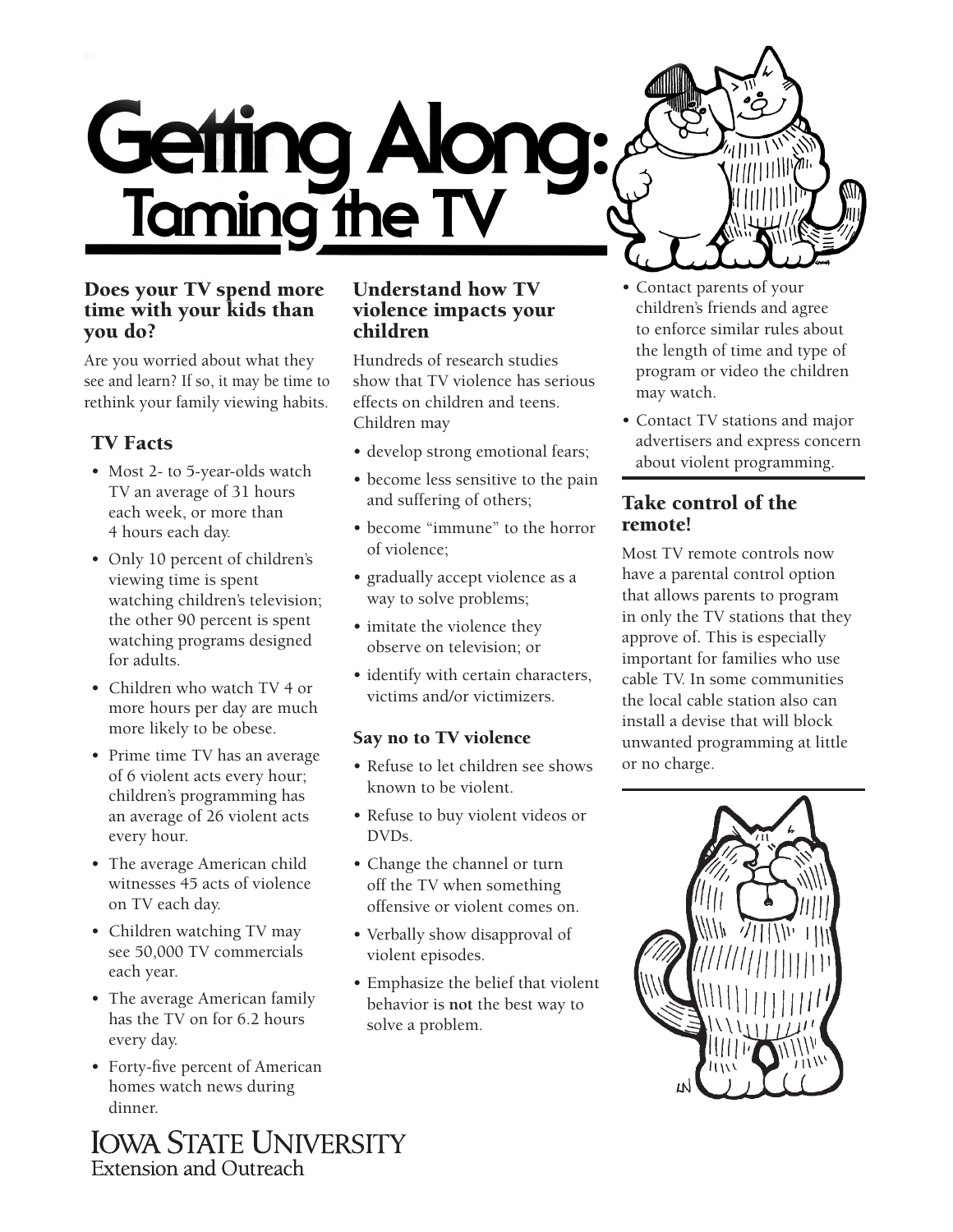

### Who is watching?

Use your child's age and development to guide you in choosing TV programs.

#### **Infants and toddlers** are

interested in the bright, colorful, moving objects that are on TV. They also enjoy the music and may "dance" to a favorite commercial jingle. Commercials generally hold their attention well, but during most programs you will find them crawling or toddling off to another activity.

**Preschoolers** have longer attention spans and are able to watch short programs. However, they often are not able to understand the whole story of a program. They can remember only small pieces of what they see and often cannot tie everything together. Much of this is because they do not yet have a good understanding of cause and effect.

Preschoolers who watch adult TV shows (even good family programs) often get confused. They may see someone singing and then a few seconds later see someone sick in bed and conclude that singing makes people sick. Preschoolers also may become frightened by something as simple as a man's face in a cereal box or a talking shoe.

**School-age children** understand much more than preschoolers; however, they often misinterpret what they see. School-agers can distinguish between reality and fantasy portrayed by live actors versus cartoons, but may have difficulty interpreting more subtle messages.

For example, they may wholeheartedly believe that a certain brand of shampoo will truly make their hair shine like the commercial model's hair, or that Brand X of soda pop will make their life more exciting. TV violence also has a real impact on school-agers. Many children will develop strong fears of being attacked, killed, or kid-napped. Images of war or domestic violence on the evening news can be just as frightening as a fictional show during prime time.

### How do you know if children need reassurance?

Observe their expression while they watch TV. Look for signals of fear, admiration, excitement, or anger. Also be prepared to answer questions about sex, domestic violence, abortion, and other topics that may worry children.

### TV should be a choice, not a habit

For TV to be an effective tool, it should be a choice, not a habit! Choose from the TV schedule each week and take note of TV ratings.

### TV – Ratings

TV-G: General Audiences – suitable for all ages

TV-PG: Parental Guidance Suggested – may be unsuitable for younger children

TV-14: Parents Strongly Cautioned – may be unsuitable for children under 14

TV-MA: Mature Audiences Only – may be unsuitable for children under 17

Some ratings may be followed by initials describing the nature of the mature content:

L = Language V = Violence

AS = Adult situations

N = Nudity

S = Sexual content

Explain to your child the three kinds of TV programs—the kind they can watch alone, the kind they watch with parents or parental supervision, and the kind that is absolutely off limits. Prevent arguments by letting each child choose one or two programs at appropriate times, and mark their choices with different colored markers. Also, help your child avoid the TV "glut rut" by encouraging them to watch a variety of shows: comedies, sports, nature films, documentaries, and news. Even the news may need adult interpretation as real life can be as frightening as make-believe.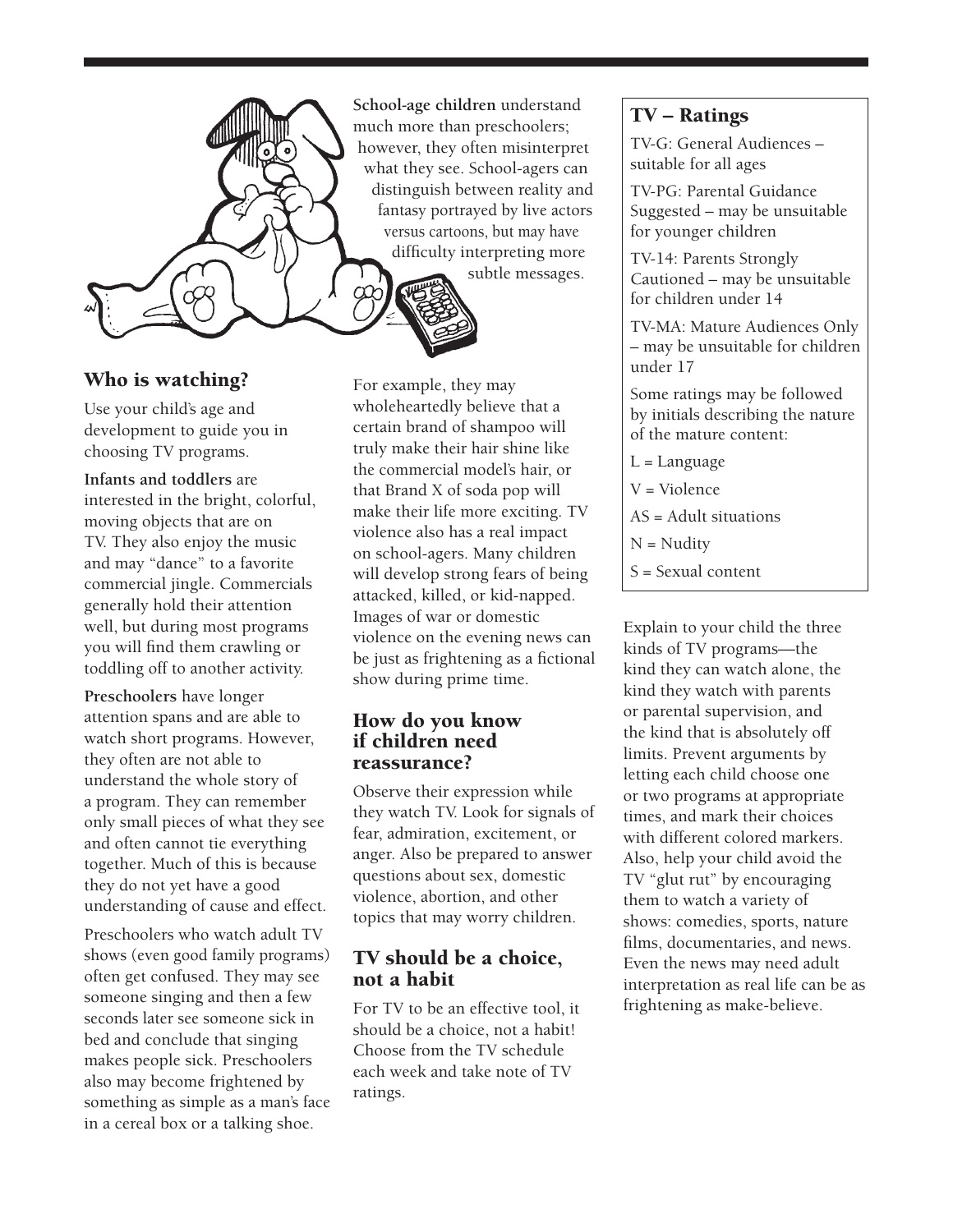# V-Chip

All TVs made since 2000 have a V-chip installed that can be activated when you set up your television set. The V-Chip reads information encoded in the rated program and blocks programs from the set based upon the rating selected by the parent.

# Put TV in its place

Keep TV sets in family areas for family viewing. A TV in a child's room is not as easily monitored and may be given more importance than homework, reading, and physical exercise. A TV in the kitchen or dining room is sure death for family communication. If you want to stay in touch with your kids, put the TV in another room.

# Talk back to the TV

Take some time to watch TV with your kids. Look for examples of how people treat each other. Be sensitive to examples of cultural diversity, spiritual values, and political behavior. Talk back to the TV. Challenge ideas and statements made. Often, a few well timed comments about your family beliefs or values can be more effective than a month of lectures.

#### Talk about the difference between real life and make-believe.

Be sure to point out that in real life, solving problems generally takes much longer than 30 minutes and can be done in a peaceful manner. When watching commercials, challenge the kids to figure out what gimmicks and techniques advertisers use to sell their products.

# Limit music videos and talk shows

Many children now have opportunities to view music and rock videos on TV. After-school viewing of TV talk shows is also a growing concern of many parents.

The following themes are troublesome for children:

- Advocating and glamorizing abuse of drugs and alcohol
- Pictures and explicit lyrics presenting suicide as an "alternative" or "solution"
- •Graphic violence
- •Preoccupation with the occult: songs about satanism and human sacrifice, and the apparent enactment of these rituals in concerts
- Sex that focuses on controlling: sadism, masochism, incest, devaluing women, and violence toward women

The American Academy of Child and Adolescent Psychiatry has expressed serious concern over the effects of this material on children and suggests that parents carefully monitor their children's viewing. A good general rule is "when in doubt, pull the plug out!"

# Teach children to be TV critics

One of the most helpful things you can do as a parent is to teach children to question and think about what they watch. Each time you watch TV with your children make at least one critical viewing comment. Soon your children will catch on and may start making a few comments of their own. For example:

- 1. "I wonder if they could have solved the problem without using a gun."
- 2. "If the cereal tastes so good and is so good for you, why do they have to put a toy in it to get you to buy it?"
- 3. "She's pretty, but I wonder what she really looks like when she wakes up in the morning? I bet she doesn't wear makeup to bed."
- 4. "What would happen to that guy if he crashed all those cars in real life?"